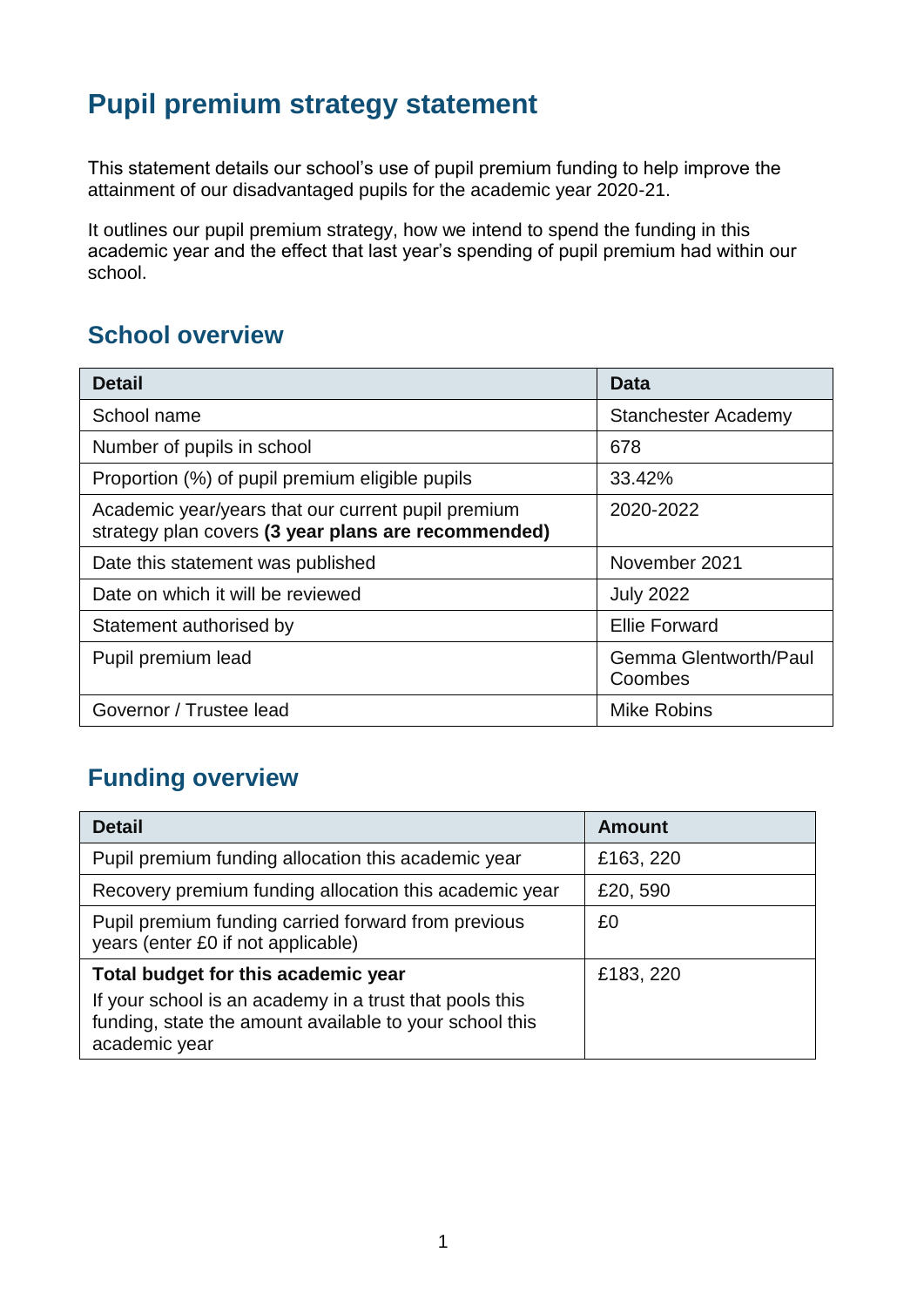# **Part A: Pupil premium strategy plan**

## **Statement of intent**

#### **STANCHESTER ACADEMY – USE OF PUPIL PREMIUM GRANT**

The pupil premium grant provides funding for two purposes:

- To raise the attainment of disadvantaged pupils and close the gap with their peers; and
- To support children and young people with parents in the regular armed forces

The grant defines disadvantaged students as:

- Students recorded as Ever 6 FSM (eligible for free school meals at any point within the last 6 years)
- Students who are in the care of the local authority
- Students who have been adopted from care since Jan 2006 or who have left care under a special guardianship or residency order

Service family students are defined as:

 Students recorded as Ever 4 Service children (children whose parent or parents have served in the armed forces during the last 4 years) or children in receipt of a child pension from the Ministry of Defence

The pupil premium grant is awarded per school based on the information provided by the school in the January Census. It is important to note that the amounts the school receives per group differ considerably. The academy is responsible for allocating its grant based on the two purposes above. The grant is not spent per pupil but for the purposes of the academy to allow it to demonstrate the progress these groups of students make. The quality of the academies provision for its students who provide the academy with the grant is reported to Governors on an annual basis and is judged by Ofsted through Section 5 Inspections.

## **Challenges**

This details the key challenges to achievement that we have identified among our disadvantaged pupils.

| <b>Challenge</b><br>number | Detail of challenge                                       |
|----------------------------|-----------------------------------------------------------|
|                            | Impact of COVID-19 – wellbeing, non attendance, behaviour |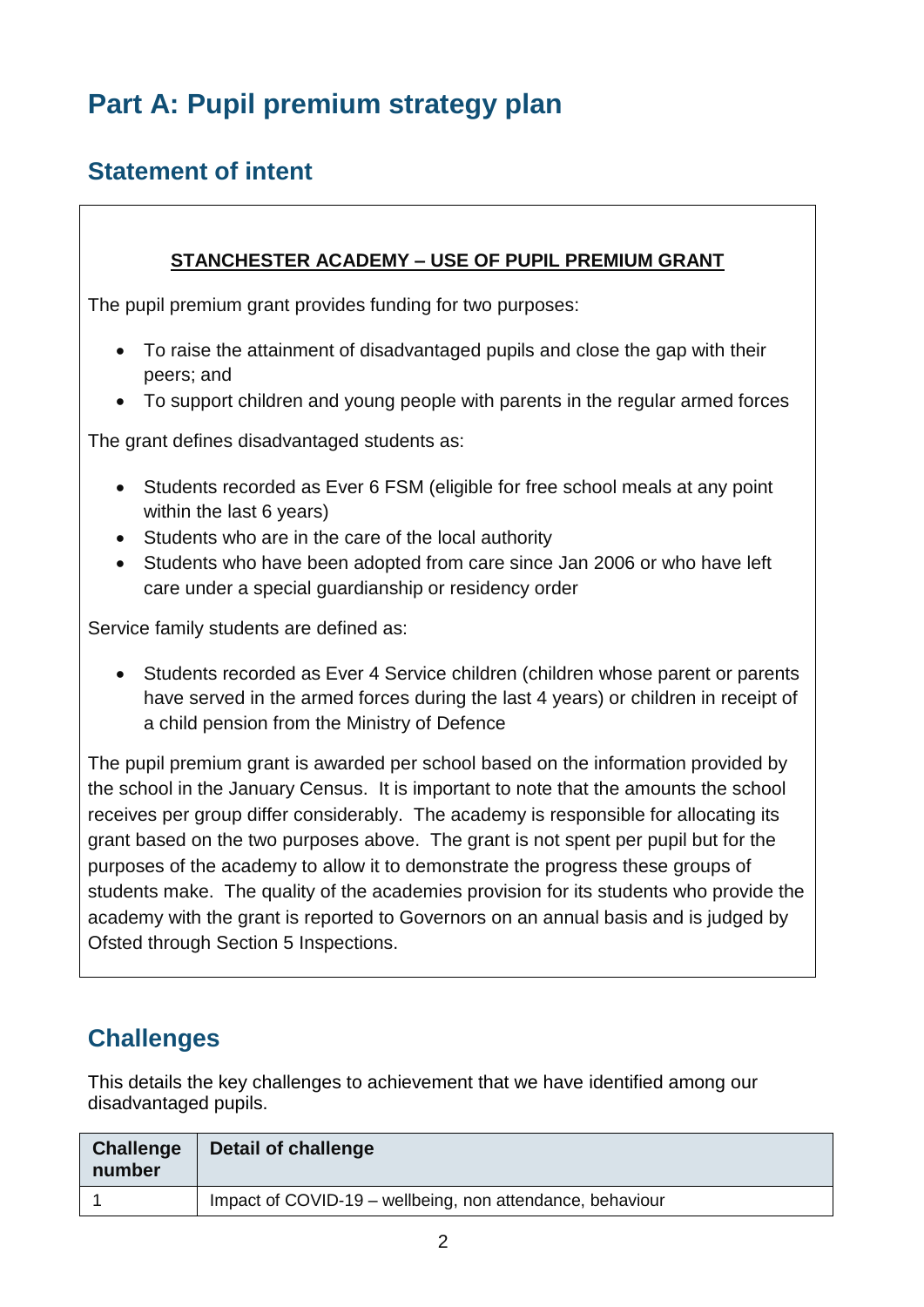| P8 score typically lower for disadvantaged students amongst similar schools  |
|------------------------------------------------------------------------------|
| Attendance of PP students lower than non PP students                         |
| Recruitment and retention of English department – English is a priority area |
| Engagement of PP students and families                                       |

## **Intended outcomes**

This explains the outcomes we are aiming for **by the end of our current strategy plan**, and how we will measure whether they have been achieved.

| Intended outcome                                                                                                                         | Success criteria                                                                                                                                                                        |
|------------------------------------------------------------------------------------------------------------------------------------------|-----------------------------------------------------------------------------------------------------------------------------------------------------------------------------------------|
| To close the gap between our PP and non-PP<br>students.                                                                                  | The gap between the attainment of disadvan-<br>taged and non-disadvantaged students is re-<br>duced. Progress 8 is at least 0.6. English<br>and Maths is 4+ 83% and 5+ 55%.             |
| Improve attendance of PP students to national<br>average.                                                                                | Attendance of disadvantaged students<br>increases to sit in line with the national<br>average. To ensure there is no lost learning<br>and pupils get a broad and balanced<br>education. |
| Establish a culture of high expectations for all<br>pupils in all aspects of curriculum.                                                 | Outcomes for PP students improve. Progress<br>8 is at least 0.6. All pupils' destination data<br>reflects meaningful destinations post-16 (no<br>child is NEET).                        |
| Ensuring sufficient high quality teaching time is<br>available to support disadvantaged pupils in<br>class and in intervention sessions. | Learning walks reflect high quality teaching in<br>the classroom. Intervention sessions are led<br>by most experienced staff.                                                           |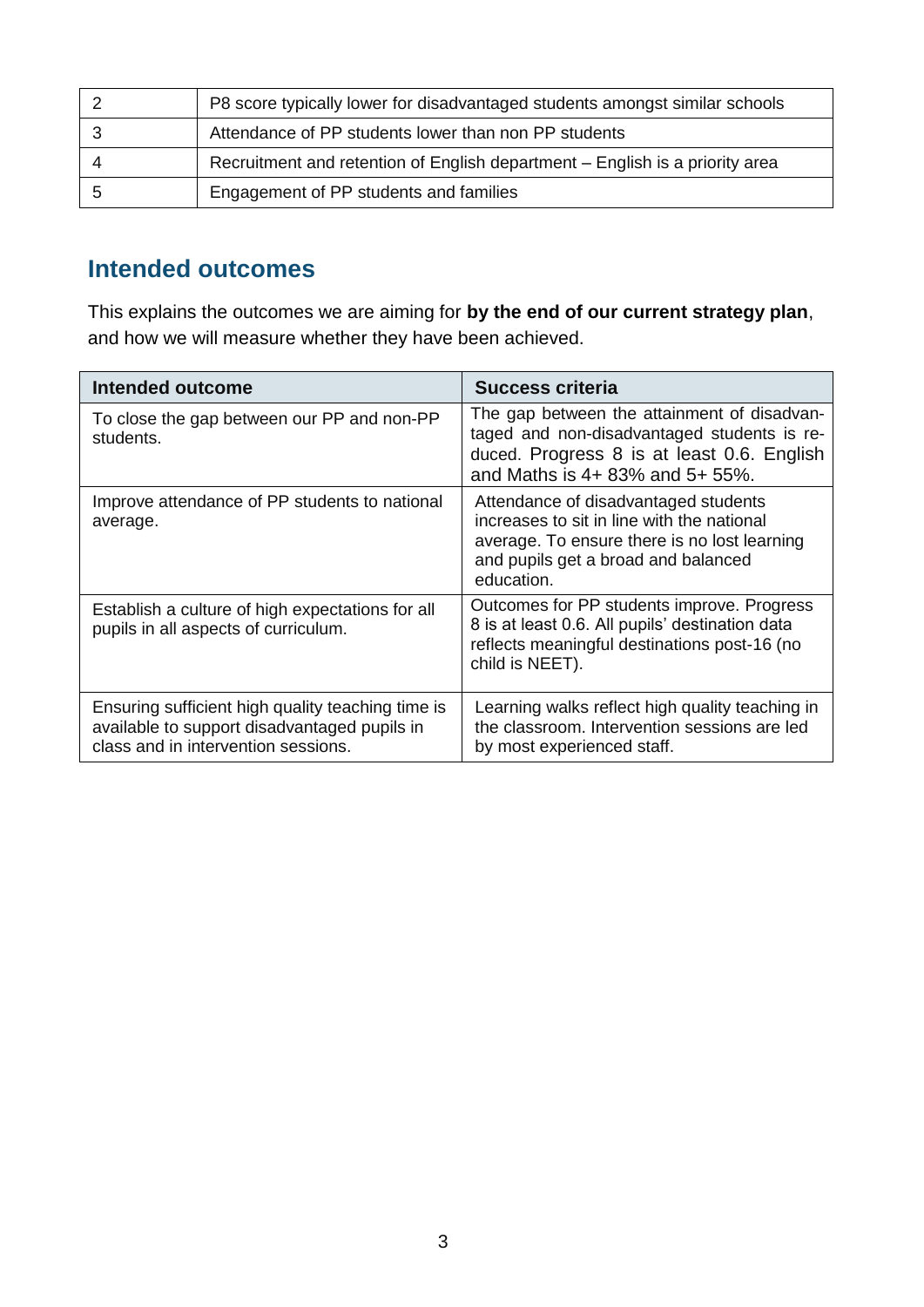## **Activity in the last academic year**

This details how we spent our pupil premium **last academic year** to address the challenges listed above.

### **Teaching (for example, CPD, recruitment and retention)**

Budgeted cost: £ 35,771

| <b>Activity</b>                                                          | <b>Evidence that supports this</b><br>approach                                                                                                                                                                                                                                                                                                                                                                   | <b>Challenge</b><br>number(s)<br>addressed |
|--------------------------------------------------------------------------|------------------------------------------------------------------------------------------------------------------------------------------------------------------------------------------------------------------------------------------------------------------------------------------------------------------------------------------------------------------------------------------------------------------|--------------------------------------------|
| Year 11 Science<br>$group - JG$ STEM<br>lead                             | Evidence: One year with a very effective<br>teacher adds 25-45% of an average<br>school year to a pupil's math score<br>performance20. The effects of high-quality<br>teaching are especially large for pupils<br>from disadvantaged backgrounds, who<br>gain an extra year's worth of learning<br>under very effective teachers compared to<br>poorly performing teachers21,22.<br>Sutton Trust, 2021-22 Report | $\overline{2}$                             |
| Creation of knowledge<br>organisers in years 9<br>& 10 in all subjects   | Pupils able to master core knowledge<br>for every subject through rigorous<br>and regular testing on core<br>knowledge. This will then lead to<br>excellent outcomes and long term<br>retention of knowledge.                                                                                                                                                                                                    | $\overline{2}$                             |
| Contribution to<br><b>SENCo costs</b>                                    | 36% of SEND students are also PP.<br>Reflects proportion of SEND students<br>who are also PP. Strategic leadership<br>of SEND improved outcomes for<br>pupils on the SEND register.                                                                                                                                                                                                                              | $\overline{2}$                             |
| <b>Lead Practitioner</b><br>employed in English<br>as a priority subject | Evidence: One year with a very effective<br>teacher adds 25-45% of an average<br>school year to a pupil's math score<br>performance20. The effects of high-quality<br>teaching are especially large for pupils<br>from disadvantaged backgrounds, who<br>gain an extra year's worth of learning<br>under very effective teachers compared to<br>poorly performing teachers21,22.<br>Sutton Trust, 2021-22 Report | 2, 4                                       |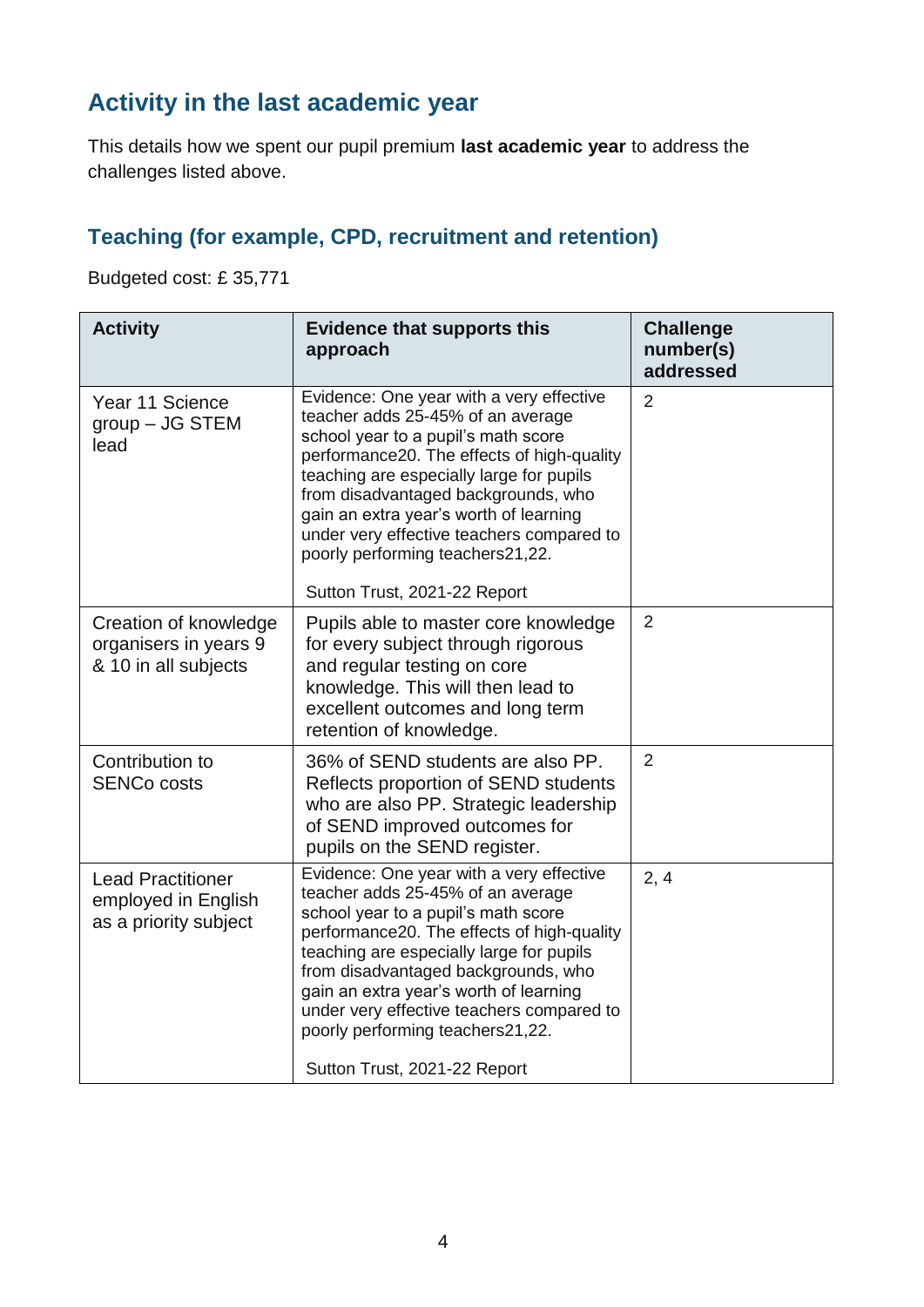## **Targeted academic support (for example, tutoring, one-to-one support structured interventions)**

Budgeted cost: £102, 601

| <b>Activity</b>                                                                                                                                                                        | <b>Evidence that supports this</b><br>approach                                                                                                                                                                                                  | <b>Challenge</b><br>number(s)<br>addressed |
|----------------------------------------------------------------------------------------------------------------------------------------------------------------------------------------|-------------------------------------------------------------------------------------------------------------------------------------------------------------------------------------------------------------------------------------------------|--------------------------------------------|
| Green Room PP<br>provision.                                                                                                                                                            | Complete pupil premium pathway<br>plans (y7) provide intervention<br>support for school phobia students<br>plus those allocated through the<br>PPPP. Significant number of PP<br>students improved their entry score<br>by the end of the year. | 1, 3                                       |
| Year 11 GCSE<br>intervention sessions -<br>morning sessions, after<br>school sessions and<br>during the Easter<br>holidays. Most<br>experienced staff<br>delivering these<br>sessions. | Pupils receive specific, targeted<br>intervention in required subjects to<br>help them achieve at least expected<br>grades at GCSE. Positive progress<br>8 score                                                                                | 2, 4, 5                                    |
| Resources/Subscriptions<br>- (Year 7 NGRT, CAT<br>tests, Unifrog)                                                                                                                      | Data informed approach to targeted<br>intervention towards outcomes<br>(improved reading ages; high quality<br>Post-16 destination).                                                                                                            | 2, 5                                       |
| Purchase of educational<br>psychologist time                                                                                                                                           | Additional hours to complete<br>assessments and provide advice -<br>all of PP students. 4 students<br>supported with additional<br>assessment time, training to staff<br>and drop in clinic                                                     | 1                                          |
| <b>Contribution to SEND</b><br><b>LSAs</b>                                                                                                                                             | 36% of SEND students are also PP.<br>Key work support in place for PP<br><b>SEND students</b>                                                                                                                                                   | 1, 3                                       |
| PEP funding                                                                                                                                                                            | TESOL for EAL student,<br>Counselling time, Pastoral support,<br>external 1:1 tutor. LAC student<br>remained in school.                                                                                                                         |                                            |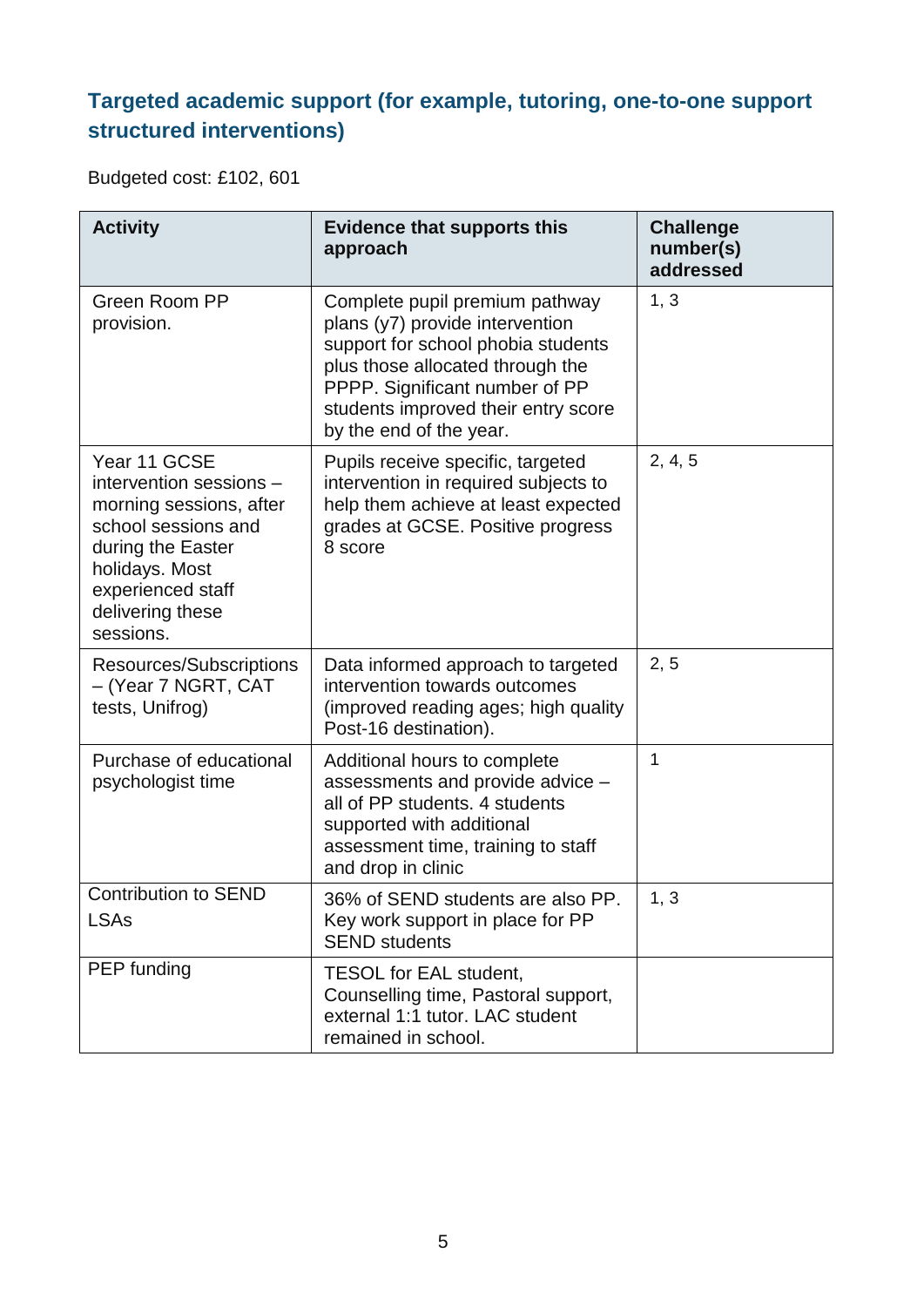## **Wider strategies (for example, related to attendance, behaviour, wellbeing)**

Budgeted cost: £ 42, 528

| <b>Activity</b>                                                     | <b>Evidence that supports this</b><br>approach                                                                                                                                                                                                       | <b>Challenge</b><br>number(s)<br>addressed |
|---------------------------------------------------------------------|------------------------------------------------------------------------------------------------------------------------------------------------------------------------------------------------------------------------------------------------------|--------------------------------------------|
| <b>School Counsellor</b><br>(contribution)                          | More than a third of the caseload are<br>students who are also PP. Referral is<br>through school pastoral team.<br>Caseload significantly steered<br>towards PP students.                                                                            | 1, 3, 5                                    |
| Social inclusion                                                    | Provision off site for individuals who<br>are having difficulty accessing full time<br>mainstream support (Reach)<br><b>Placement at SSPS</b>                                                                                                        | 1, 3, 5                                    |
| <b>Transport costs</b><br>(includes contribution<br>towards driver) | Support transport needs for parents<br>to attend meetings, part time or<br>reduced timetables, travel for<br>alternative provision                                                                                                                   | 1, 3, 5                                    |
| Part contribution to<br>pastoral support                            | To match percentage of<br>disadvantage across the school.<br>Welfare and pastoral support<br>available day to students, prevents<br>non attendance, provides telephone<br>communication to PP parents,<br>supports attendance at parents<br>evenings | 1, 5                                       |
| Welfare grants                                                      | Support uniform costs, trip costs,<br>transport costs – impact of COVID. In<br>order to broaden the experiences and<br>cultural capital.                                                                                                             | 1, 3, 5                                    |

### **Total budgeted cost: £180,900**

**Total received: £183,220**

**Difference: - £2,320**